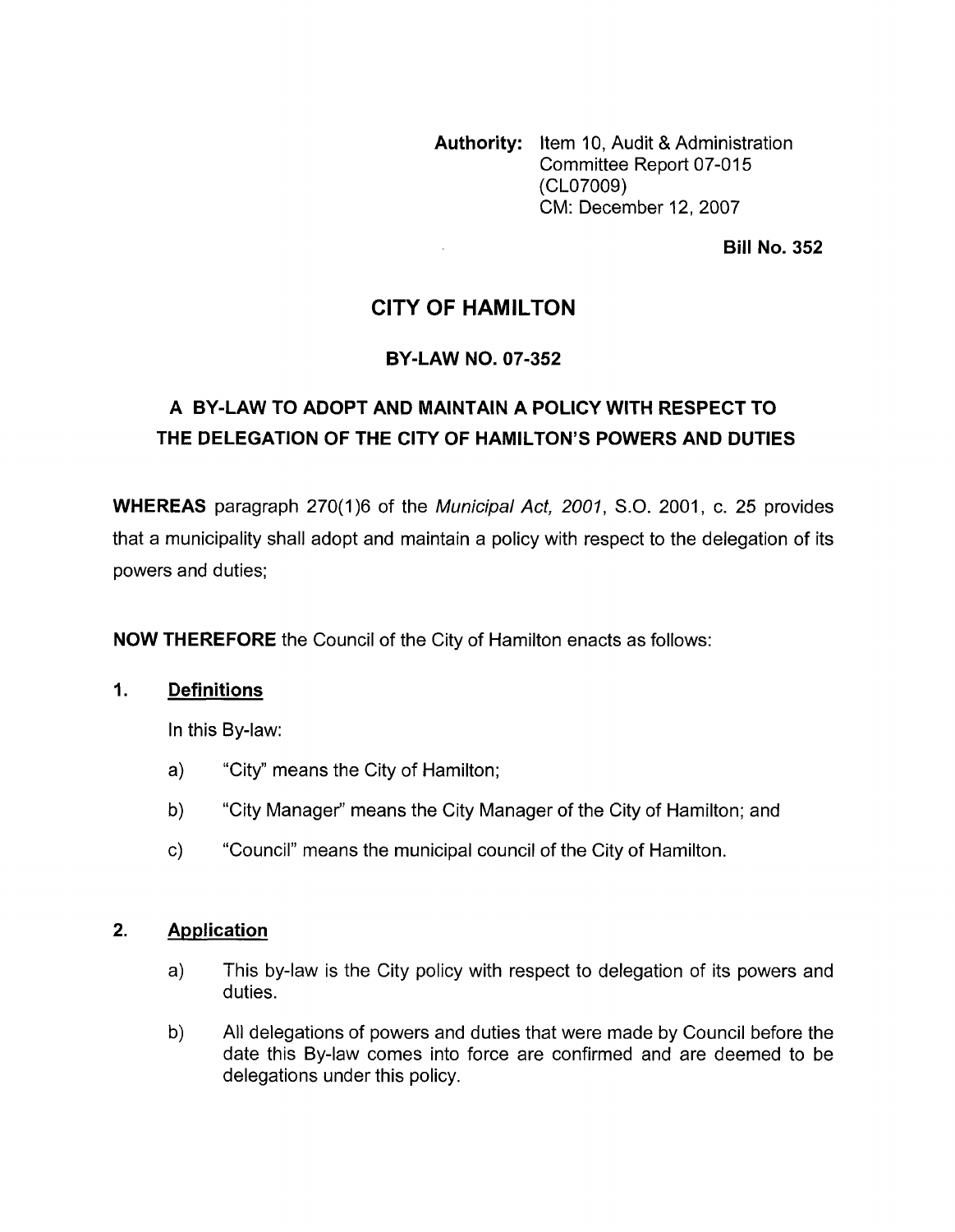- c) All delegations of powers and duties that are made by Council on or after the date this By-law comes into force shall be made:
	- (i) in accordance with sections 23.1 to 23.5 of the *Municipal Act, 2001,*  inclusive, or with any other applicable legal requirement;
	- (ii) by resolution confirmed by by-law or by by-law alone.

## **3. General**

- a) Unless a power or duty of Council has been expressly delegated, the power or duty remains with Council.
- b) Unless otherwise specified, a delegation of a power or duty to any officer or employee of the City includes a delegation to a person who is appointed by the City Manager or by the delegate to act in the capacity of the delegate in their absence.
- c) Subject to subsection 3b) and unless otherwise specified, a delegate shall not further delegate any of their delegated powers or duties.
- d) Council shall not delegate any of the following powers and duties:
	- i) The power to appoint or remove from office an officer of the City whose appointment is required by the *Municipal Act, 2001.*
	- ii) The power to pass a by-law under Parts VIII, IX and X of the *Municipal Act, 2001.*
	- iii) The power to incorporate corporations in accordance with section 203 of the *Municipal Act, 2001.*
	- iv) The power to adopt an official plan or an amendment to an official plan under the *Planning Act.*
	- v) The power to pass a zoning by-law under the *Planning Act.*
	- vi) The powers to pass a by-law under subsections 108 (1) and (2) and 11 0 (3), (6) and (7) of the *Municipal Act, 2001.*
	- vii) The power to adopt a community improvement plan under section 28 of the *Planning Act,* if the plan includes provisions that authorize the exercise of any power under subsection 28 (6) or (7) of that Act or under section 365.1 of the *Municipal Act, 2001.*